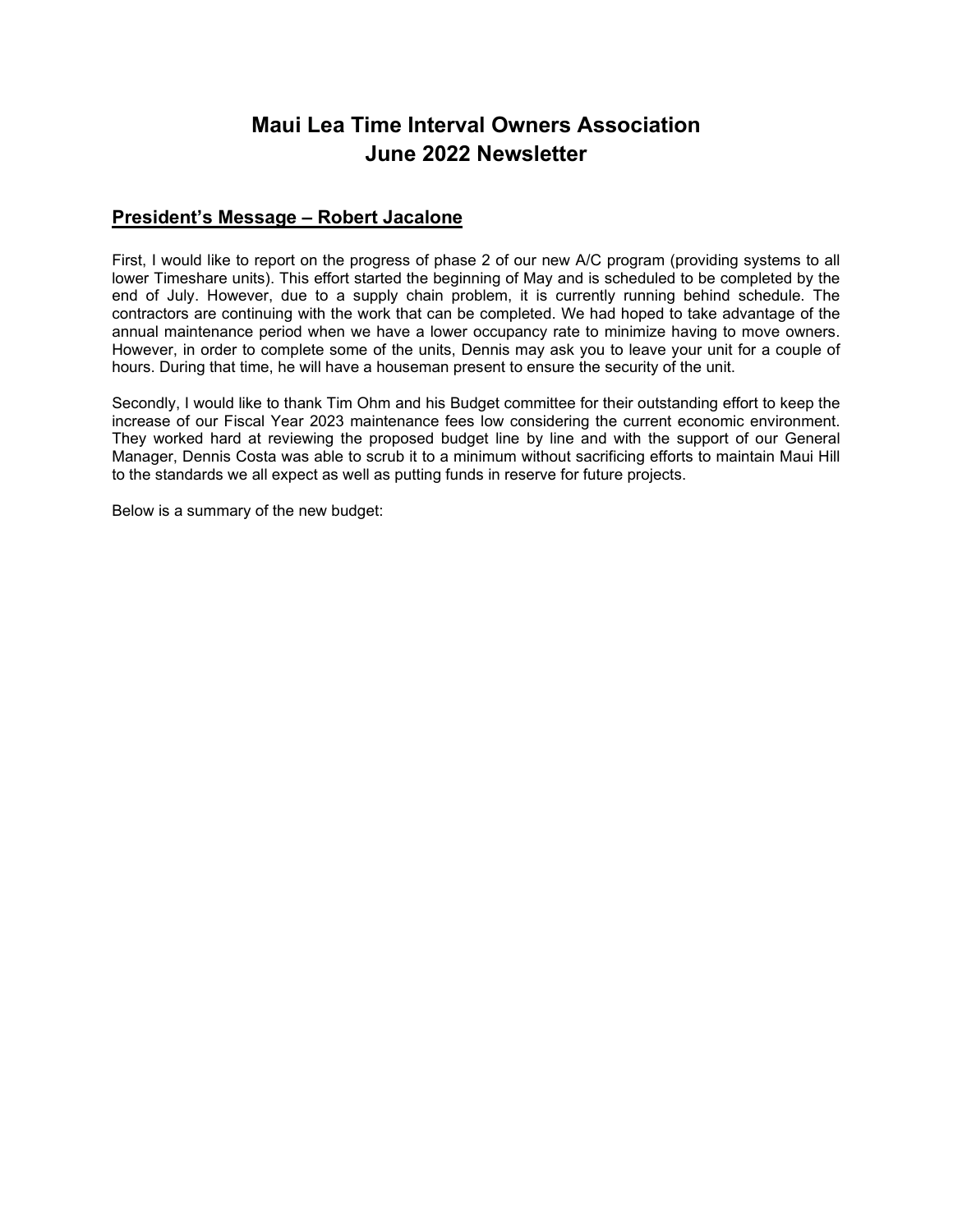# **MAUI LEA TIME INTERVAL OWNERS ASSOCIATION BUDGET July 1, 2022 to June 30, 2023**

|                                  |      | <b>Current</b>                  | <b>New</b>                      | <b>New</b>      | <b>New</b>                  |
|----------------------------------|------|---------------------------------|---------------------------------|-----------------|-----------------------------|
|                                  |      | <b>Monthly</b><br><b>Budget</b> | <b>Monthly</b><br><b>Budget</b> | Per<br>Interval | <b>Whole</b><br><b>Unit</b> |
| <b>INTERVALS</b>                 | 3800 |                                 |                                 |                 |                             |
| <b>REVENUES</b>                  |      |                                 |                                 |                 |                             |
| <b>Maintenance Fees</b>          |      | \$189,141                       | \$194,020                       | \$51.06         | \$2,553.00                  |
| <b>AOAO Maintenance Fee</b>      |      | 71,700                          | 73,130                          | \$19.24         | \$962.00                    |
| <b>Real Property Taxes</b>       |      | 58,010                          | 60,001                          | \$15.79         | \$789.50                    |
| Lease Rent                       |      | 29,990                          | 31,490                          | \$8.29          | 414.50                      |
| Late Fee Income                  |      | 4,200                           | 4,350                           | \$1.14          | 57.00                       |
| Other Income                     |      | 7,200                           | 12,468                          | \$3.28          | 164.00                      |
| <b>TOTAL REVENUES</b>            |      | \$360,241                       | \$375,459                       | \$98.80         | \$4,940.00                  |
| <b>CONSTANT EXPENSES</b>         |      |                                 |                                 |                 |                             |
| <b>Contracted Staff Services</b> |      | 95,130                          | 100,590                         | 26.47           | 1,323.50                    |
| <b>Total Salaries</b>            |      | \$95,130                        | \$100,590                       | \$26.47         | \$1,324                     |
| <b>Timeshare Services</b>        |      | \$3,494                         | \$3,564                         | \$0.94          | \$47.00                     |
| Accounting                       |      | 12,278                          | 12,525                          | \$3.30          | 165.00                      |
| Automotive                       |      | 150                             | 150                             | \$0.04          | 2.00                        |
| <b>Bad Debt</b>                  |      | 6,600                           | 6,600                           | \$1.74          | 87.00                       |
| <b>Meeting Expenses</b>          |      | 3,157                           | 3,130                           | \$0.82          | 41.00                       |
| Insurance                        |      | 3,040                           | 4,221                           | \$1.11          | 55.50                       |
| Late Fee Expense                 |      | 520                             | 550                             | \$0.14          | 7.00                        |
| <b>Legal Fees</b>                |      | 300                             | 300                             | \$0.08          | 4.00                        |
| <b>Management Fees</b>           |      | 6,354                           | 6,479                           | \$1.71          | 85.50                       |
| Miscellaneous                    |      | 100                             | 750                             | \$0.20          | 10.00                       |
| Office Supplies & Expense        |      | 1,500                           | 1,500                           | \$0.39          | 19.50                       |
| Web Site Expense                 |      | 230                             | 900                             | \$0.24          | 12.00                       |
| <b>Professional Fees</b>         |      | 1,868                           | 1,583                           | \$0.42          | 21.00                       |
| Rent -                           |      |                                 |                                 |                 |                             |
| Storage                          |      | 290                             | 290                             | \$0.08          | 4.00                        |
| <b>Taxes - General Excise</b>    |      | 14,989                          | 15,614                          | \$4.11          | 205.50                      |
| Telephone                        |      | 250                             | 250                             | \$0.07          | 3.50                        |
| Uniforms                         |      | 150                             | 150                             | \$0.04          | 2.00                        |
| <b>TOTAL CONSTANT EXPENSE</b>    |      | \$150,400                       | \$159,146                       | \$41.90         | \$2,095.00                  |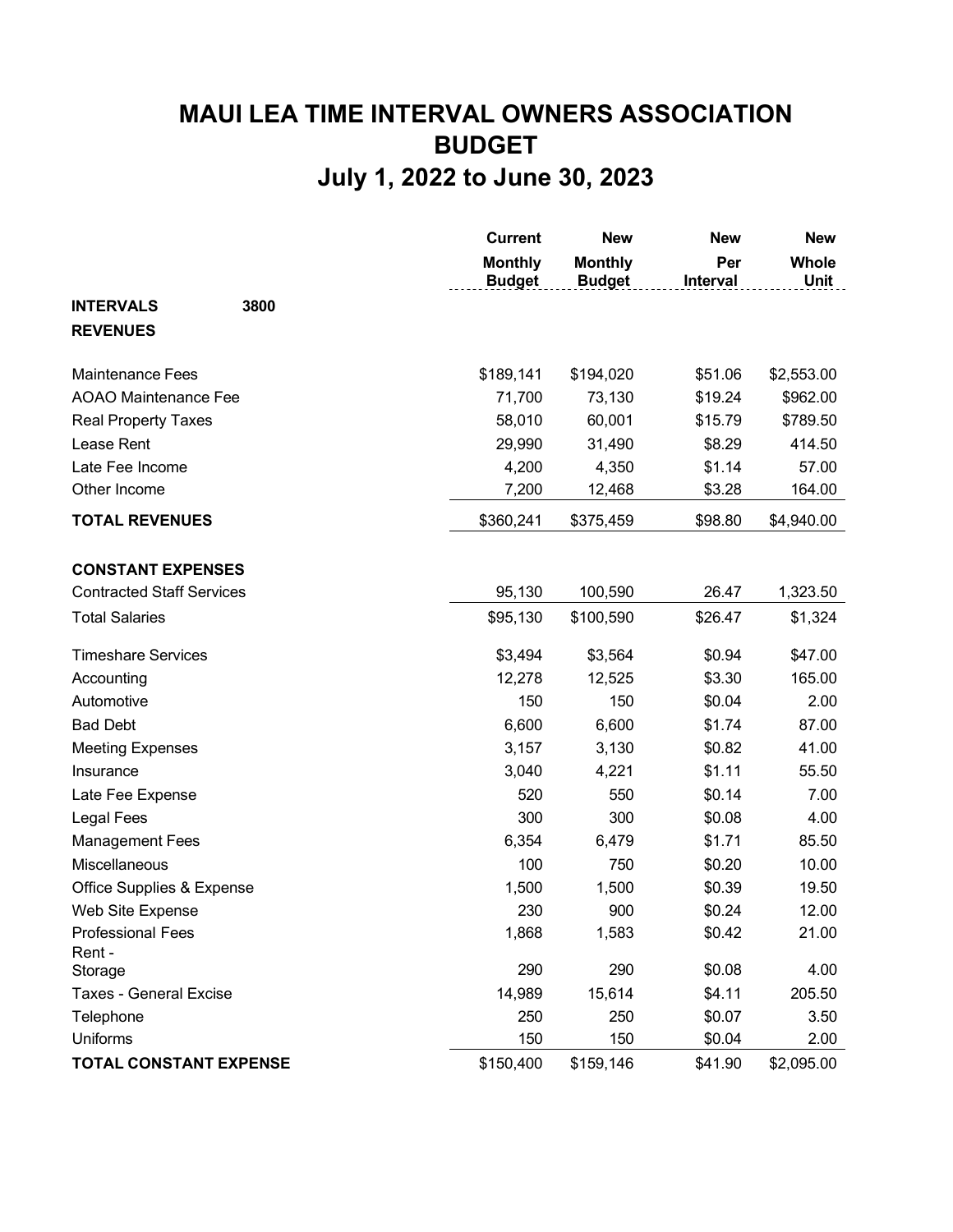| <b>VARIABLE EXPENSES</b>            |           |           |          |            |
|-------------------------------------|-----------|-----------|----------|------------|
| <b>Cleaning Supplies</b>            | \$1,600   | \$1,600   | \$0.42   | \$21.00    |
| Covid-19 Supplies                   | \$250     | \$0       | \$0.00   | \$0.00     |
| Guest Supplies, etc.                | 1,200     | 1,500     | \$0.39   | 19.50      |
| Laundry                             | 5,200     | 5,200     | \$1.37   | 68.50      |
| <b>Linen Replacements</b>           | 500       | 500       | \$0.13   | 6.50       |
| <b>Maintenance Fees</b>             | 71,700    | 73,130    | \$19.24  | 962.00     |
| Postage                             | 500       | 500       | \$0.13   | 6.50       |
| Rent - Land Lease                   | 29,990    | 31,490    | \$8.29   | 414.50     |
| <b>Contract Repairs &amp; Maint</b> | 1,300     | 1,700     | \$0.45   | 22.50      |
| Replacements - Minor                | 1,300     | 1,600     | \$0.42   | 21.00      |
| Supplies - Maintenance              | 500       | 800       | \$0.21   | 10.50      |
| <b>Taxes - Real Estate</b>          | 58,010    | 60,001    | \$15.79  | 789.50     |
| Taxes - Income                      | 2,520     | 4,360     | \$1.15   | 57.50      |
| Utilities - Electricity             | 14,000    | 12,000    | \$3.16   | 158.00     |
| <b>Major Replacements</b>           | 3,820     | 4,180     | \$1.10   | 55.00      |
| <b>TOTAL VARIABLE EXPENSES</b>      | \$192,390 | \$198,561 | \$52.25  | \$2,612.50 |
| <b>TOTAL OPERATING EXPENSES</b>     | \$342,790 | \$357,707 | \$94.15  | \$4,707.50 |
| <b>NON OPERATING EXPENSES</b>       |           |           |          |            |
| Non Scheduled Renovation Reserve    | \$8,697   | \$8,898   | \$2.34   | \$117.00   |
| <b>Scheduled Renovation Reserve</b> | 8,754     | 8,754     | \$2.30   | 115.00     |
| <b>Contingency Reserve</b>          | 0         | 100       | \$0.03   | 1.50       |
| <b>TOTAL NON OPERATING EXPENSES</b> | \$17,451  | \$17,752  | \$4.67   | \$233.50   |
| <b>TOTAL EXPENSES</b>               | \$360,241 | \$375,459 | \$98.82  | \$4,941.00 |
| <b>NET OPERATIONS</b>               | \$0       | \$0       | (\$0.02) | (\$1.00)   |

|             | <b>CURRENT MONTHLY</b> |                          |            |         |          |                             |
|-------------|------------------------|--------------------------|------------|---------|----------|-----------------------------|
| <b>Type</b> | Operating              | <b>AOAO</b><br><b>MF</b> | <b>RPT</b> | Lease   | Total    | <b>CURRENT</b><br>Quarterly |
| 1 Bedroom   | \$48.44                | \$14.71                  | \$12.93    | \$6.15  | \$82.23  | \$247                       |
| 2 Bedroom   | \$48.44                | \$19.89                  | \$15.35    | \$8.32  | \$92.00  | \$276                       |
| 3 Bedroom   | \$48.44                | \$24.58                  | \$20.26    | \$10.28 | \$103.56 | \$311                       |
| ZZ 1 Bdrm   | \$83.04                | \$25.22                  | \$22.17    | \$10.54 | \$140.97 | \$423                       |
| ZZ 2 Bdrm   | \$83.04                | \$34.10                  | \$26.31    | \$14.26 | \$157.71 | \$473                       |
| ZZ 3 Bdrm   | \$83.04                | \$42.14                  | \$34.73    | \$17.62 | \$177.53 | \$533                       |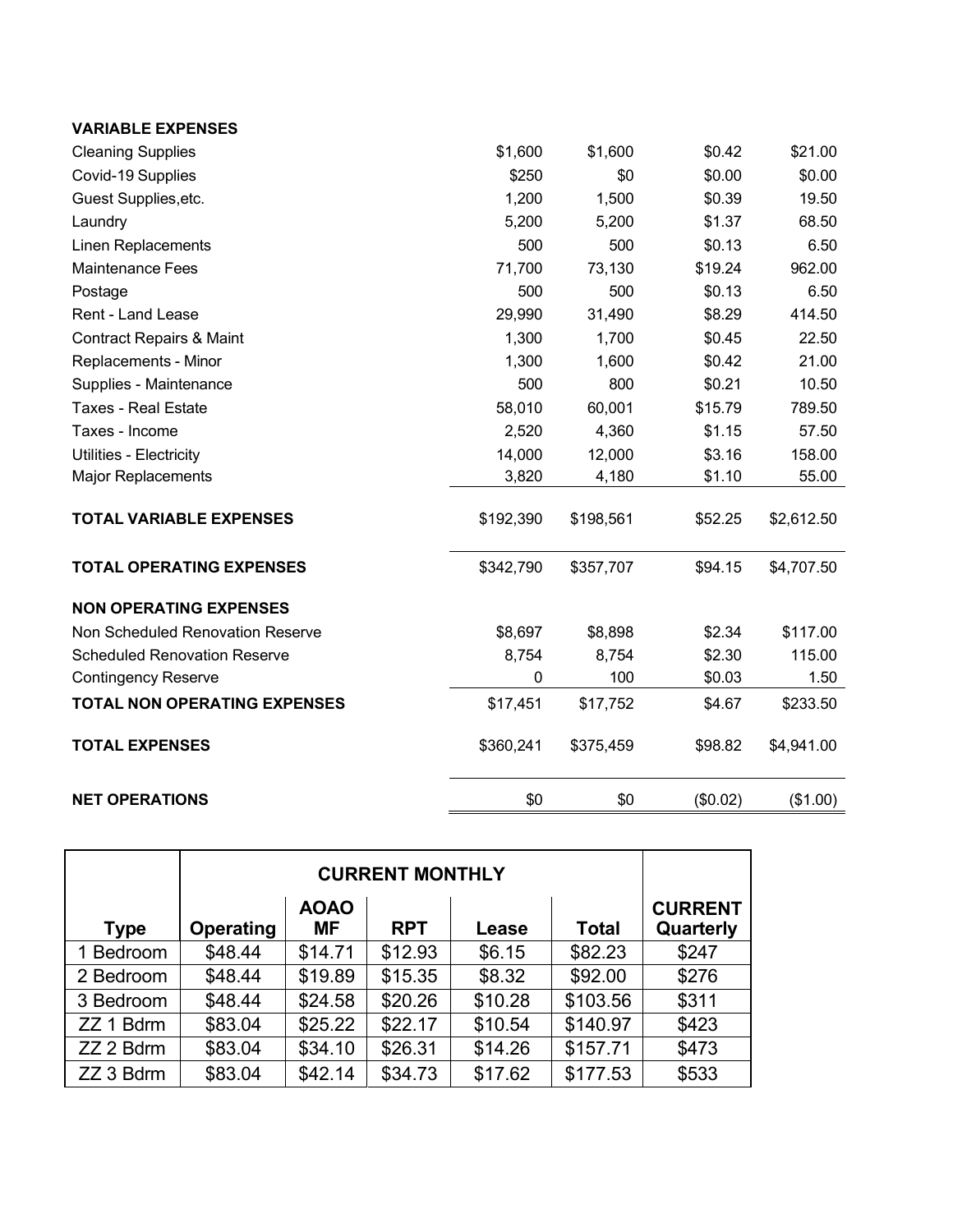|             | <b>NEW MONTHLY</b> |                          |            |         |              |                         |
|-------------|--------------------|--------------------------|------------|---------|--------------|-------------------------|
| <b>Type</b> | Operating          | <b>AOAO</b><br><b>MF</b> | <b>RPT</b> | Lease   | <b>Total</b> | <b>NEW</b><br>Quarterly |
| 1 Bedroom   | \$49.72            | \$15.00                  | \$13.31    | \$6.46  | \$84.49      | \$253                   |
| 2 Bedroom   | \$49.72            | \$20.29                  | \$15.80    | \$8.74  | \$94.55      | \$284                   |
| 3 Bedroom   | \$49.72            | \$25.08                  | \$21.40    | \$10.80 | \$107.00     | \$321                   |
| ZZ 1 Bdrm   | \$85.23            | \$25.71                  | \$22.82    | \$11.07 | \$144.83     | \$434                   |
| ZZ 2 Bdrm   | \$85.23            | \$34.78                  | \$27.09    | \$14.98 | \$162.08     | \$486                   |
| ZZ 3 Bdrm   | \$85.23            | \$42.99                  | \$36.69    | \$18.51 | \$183.42     | \$550                   |

#### **Maui Lea Timeshare General Manager's Report**

Aloha and Welcome from your General Manager and his team! I believe that over the pandemic, we all realized that we take many simple pleasures for granted; one of these is the ability to gather safely with our family and friends. I am so pleased that we will all be able to come together once again for our budget meeting and discuss the updates for our beloved Maui Hill Resort. Please allow me to provide an update of what we've been working on over the past quarter:

- Within the past couple of months, we have had a shortage of help, both at the front desk and in our maintenance department. We want to thank the staff who have stepped up by taking on additional duties to pull together as a team: Kristi, Gary, Rolando, and Daniel. Although Daniel has transferred to the Hilton (previously the Maui Lu), he still comes to help twice per week to take care of maintenance repairs and requests. We are currently looking for maintenance people, but it is difficult now due to the challenging wages throughout the industry. Hopefully, we will continue to find the right people to join the Maui Lea maintenance department team. Again, please ensure that if there is anything you may need in your room, do not hesitate to let the front desk know right away.
- Due to high occupancy, we have not done any covering up of the individual air conditioner holes in the upper units; we are hoping to start this project at the beginning of May during our service period. At that time, we will start the installation of split air conditioners in the lower units. We have 37 more to complete; this should be completed sometime in July.
- For split air conditioners that have been installed in upper units, we have had many favorable comments from owners and guests about how nice they are and how cool the units are, while also being much quieter. In fact, the only negative comments received have been from people in units that have split air conditioners installed, sitting on their lanais, and noticing the noise from the window air conditioners in other units! With respect to maintenance, we have contracted with Air Conditioning of Maui Inc. to come every quarter to service the filters and ensure the units are running properly so we ensure maximum usage out of the equipment.
- We have noticed that the coffee tables beside the cabinets in the living rooms are starting to show wear and tear, so we are currently getting a proposal for replacement of these.
- We are taking inventory of all cabinets and shelving and currently focusing only on the ones that need to be done. This is a major project, so while we focus on other initiatives, we are just working on the 27 out of 76 that need refinishing.
- We have replaced all the screen doors, but at times, people may accidentally put a hole in the screen doors. When this occurs, we are replacing those screens with Pet Screen, which is more durable and easier to clean and maintain. This costs a bit more, but in the long run will last longer, more so than standard aluminum screens.
- When going into the units, we are finding it necessary to maintain the owners' closets. We kindly request that if you have anything that is not valuable and not necessary, please remove it. We would especially ask that no beach straw mats be stored in the closets, as they tend to smell over time.
- Since our last report, we have had to replace a few washers, dryers and water heaters when doing maintenance in the units. We are also double checking to ensure there are no leaks throughout the units; as we all know, any water leak can be damaging, especially when water leaks from the upper units to the units below.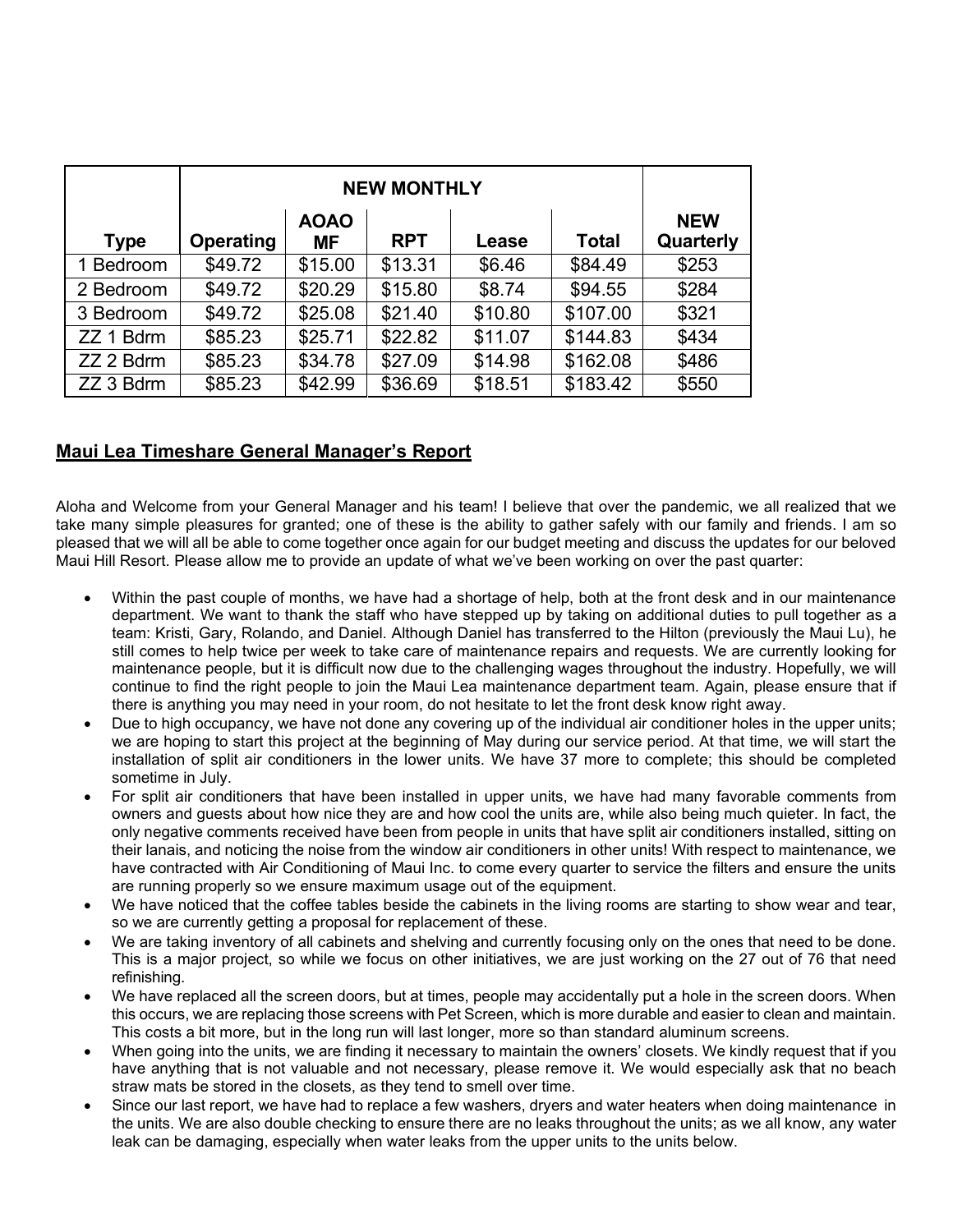- Due to the projects, we are currently undertaking, we are cleaning carpets on an as on-needed basis only, required due to the increased traffic from installing the air conditioners. We will clean all room carpets in October in our next service period.
- We are continuing daily maintenance of cleaning the chandeliers including the light bulbs and glass fixtures as well as the chandeliers themselves. We are also polishing the glass blocks in the showers for stain marks and water marks.
- We are cleaning and doing any required maintenance in the sliding glass door tracks in both the bedroom closets and the lanai doors so the doors will move smoothly. We will also replace the rollers if they are worn down.
- We are cleaning the lint traps in the dryers as well as the back of the dryers and water heaters with a portable canister vacuum to minimize the risk of fire hazard these areas may pose. We are also cleaning the lights and the ceiling fans in the kitchens.
- In several units we have started the removal of old caulking due to deterioration and then re-grouting in the bathroom shower and tub areas before any possibility of water from the upstairs units seeping down to lower units. Due to a shortage of maintenance people, this has been delayed, but once we hire someone we will get back on track.
- As mentioned in our last report, we purchased a new electric hand-held sanitizer sprayer that we use to sanitize the units upon checkout. Even though current mandates have changed with respect to expectations of cleanliness and sanitizing, we are continuing with this practice. Our priority is cleanliness and the safety of all our owners and guests.
- We ask that owners please immediately report to me at the front desk any unsafe conditions throughout the property.
- Our ongoing projects right now include continuing with the air conditioner installation and refinishing of the cabinets and shelving.

In closing, as always, I wish to express my sincere gratitude for the ongoing support of all our valued owners, the Board of Directors, and the Management Companies. As we celebrate a return to some normalcy and the resulting growing success of our beloved Resort, we look back not to just the days that got us here, but the many special moments. We are honored to have been part of many special moments for you, and we all look forward to many more.

With warmest aloha, Dennis Costa, General Manager

#### **AOAO General Manager's Report**

Aloha and Welcome from your General Manager and his team! I cannot convey how wonderful it is to finally be able to meet in person this year for our budget meeting. As we have navigated through this unprecedented time in our history, we have been and will always remain deeply committed to the wellbeing of our Maui Hill Ohana, including our staff, valued owners, and Board members, as well as our guests. Welcoming, safeguarding, and take care of others is at the very heart of what we do and who we are. But it is truly special for us to be able to gather together in person once again after so long. Please allow me to provide an update on what we've been working on over the past quarter:

- We continue with our two major projects: the solar installation and the roof repairs. On the upper half of the property from Units #67-140, the solar has already been installed and we are just waiting for it to go live via a connection with Maui Electric. We are now working on the lower half of the property, Units #1-34. The completion of the installation of solar panels has been done for Building C; starting next week on April 11, we will go to the next building B, Units #11-22, and then further down to Building A, Units #1-10 once completed. Following this we will progress to Units #35-44, then #45-56, and #57-66. Once all units are completed and ready to go live, Ram Roofing needs to go back to complete redoing the roofs that do not have the solar panels installed, which is comprised of 24 units on the lower half and 21 on the upper half, for a total of 45 more roofs to be completed. It is projected by the contractor Ram Roofing that the solar panels should be completed by July 1 on lower half of the property, and hopefully the rest of the 45 roofs that need to be completed will be done by December 31. What they're working on as they go are the areas where lumber needs to be replaced due to deterioration or being eaten by termites; this is a separate contract from the installation of the solar panels and the roof tiles. Hopefully, if all goes well, these projects will be done by the end of 2022 or early 2023.
- We continue to have the sprinkler company come by and check the sprinklers twice per week to continue to maintain the integrity of the grounds and the landscaping. Once it meets our expectations, we'll have our in-house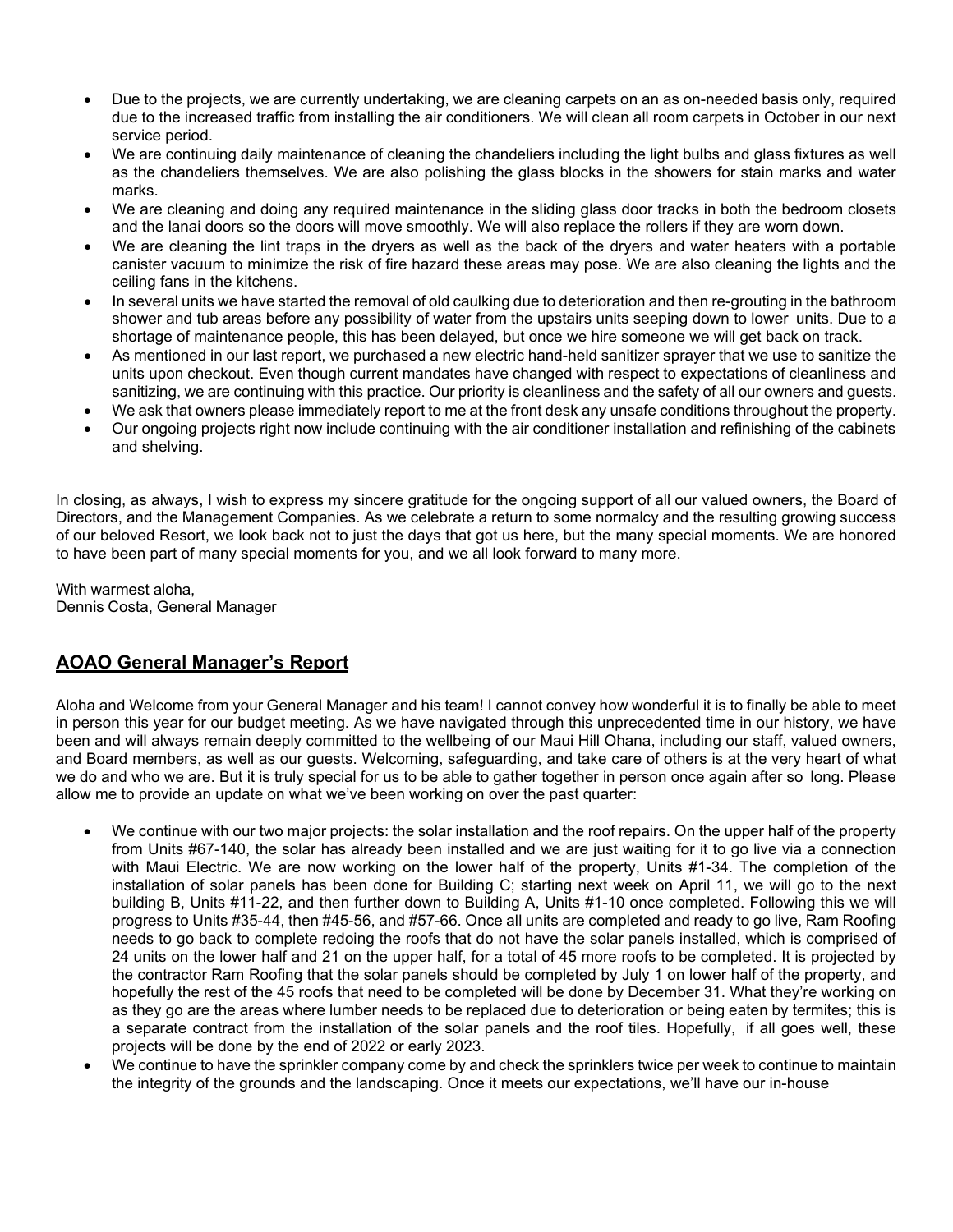grounds men continue to follow up with the irrigation and repairs, as necessary.

- We are happy to report that we have completed the hallways, landings, and pole beams in Units #3-6. We are now working on the back landings on Units #135-138. Once that is completed, next will be the landing by Units #117- 118 where the pole beams on the small lanai need to be replaced. Then we will work on the landings for Units #83- 86 and replace the wood awning on Unit #113. There are some areas of concern we will continue to address after this project is done.
- We have installed two timers for the new heat pumps at a cost of \$633.07. By doing so, we can save on energy costs by cutting down the time from 24 hours to 11 hours by shutting off the pumps at 4:00pm, while still providing the heat needed to heat the pool sufficiently for the satisfaction of owners and guests.
- With regards to pool supplies, there now seems to be more inventory on the island; however, costs are not going down, so we need to monitor our use as much as possible.
- We are continuing to clean the tennis court twice per month, alternating with the contractor and with in-house personnel every two weeks.
- As an update to lumber ordered to replace deteriorated lumber throughout the property, we believe we have enough on hand to complete the landings and pole beams, so we are not purchasing any additional at this time. We may need to purchase some additional lumber later for the porch by Unit #113, but this will be minimal.
- Mark, in-house personnel, is cleaning all the barbecue grills, and also painting the wood landings throughout the property, as necessary.
- We have had our in-house grounds men put weed killer throughout the property on the gravel and blackjack at the edge of the buildings. Once Rising Sun has completed their installation and we're online with Maui Electric, we'll do some work to restore the appearance of the upper half of the property where the solar company and the roofers have done some damage to the landscaping and gravel areas, including areas where batteries have been located in each building. Rising Sun has almost completed the painting of the metal cabinets and the PVC piping on the upper half of the property, with only the meters left to paint. Once we start on upgrading the landscaping in these areas, there will be no more visible sign remaining of any work having being done.
- We just recently trimmed 9 Washingtonian palms and 35 coconut trees. However, we were informed that one of the Washingtonian palms in front of Unit #47 has a hole in its trunk, so the next time we undertake trimming, we will have to cut that tree down for the safety of owners and guests in that area.
- As we continue to maintain and upgrade the property there are a few additions or things we'd like to undertake or consider once all the solar installation is done. Since we refinished the stucco and painted the front and storage doors, we want to make the entire property look new, refreshed, and updated with a uniform look. We would like to repaint the brown trim of all 12 buildings, excluding trim around the offices, maintenance buildings and trash enclosures, with one coat to cover except for new wood, which would be primed before finish coating. The costs for this project would be \$135,400, including labor and material.
- We also would like to paint all exterior lanai soffit (ceilings) including beams; after dusting off, applying one coat of exterior paint to match the existing color and sheen to cover. This would be a total of \$92,700 including labor and costs.
- We would also like to repaint 12 exterior arches for a total of \$6560. A grand total for all of the above would be \$234,660.
- Also, we would like to cover the roof on the administration building and install new flat field, rake trim and ridge cap around the solar panels to make it blend with the rest of the buildings. The price for this is \$6770.79. At this time, I am asking for forgiveness as I authorized to have this project done with Ram Roofing.
- We would really like to undertake an upgrade of our pool area, one of the most used and most popular amenities on the property. My suggestion would be a new pool deck, new tiles on the pool bottom and sides as well as for the spa, and I would recommend adding a baby calf to go with the existing whale and calf we have now on the pool bottom. I am also recommending we change all the lounge chairs and tables and add some canopies or cabanas to make it more inviting on hot sunny days. We could also change all the fencing around the pool, being mindful of not blocking any views, and include some kind of water feature to add to the look. I would recommend having a professional person come in to provide us the recommendations and ideas to pursue this project.
- Another possibility to consider due to the crime in Hawaii and to try to eliminate any concerns as to the safety of owners, guests, and staff, Mr. Endean suggested we look at a Long-Range Solar wireless outdoor driveway motion sensor. The price quoted of \$2171 includes two outdoor sensors that would send a customized audible alert to the office when vehicles pass by. Being a solar-based receiver option with batteries, there would be no cost for additional electricity.
- On a related note, we would like to upgrade our surveillance system on the property and have received a quote from Aloha Secure to install four cameras, two at the entrance to property which have the ability to focus on license plates with a lot more clarity and detail, and two at the top of property by the maintenance and housekeeping areas. This is sophisticated License Plate Recognition technology with Night Vision, so the cost is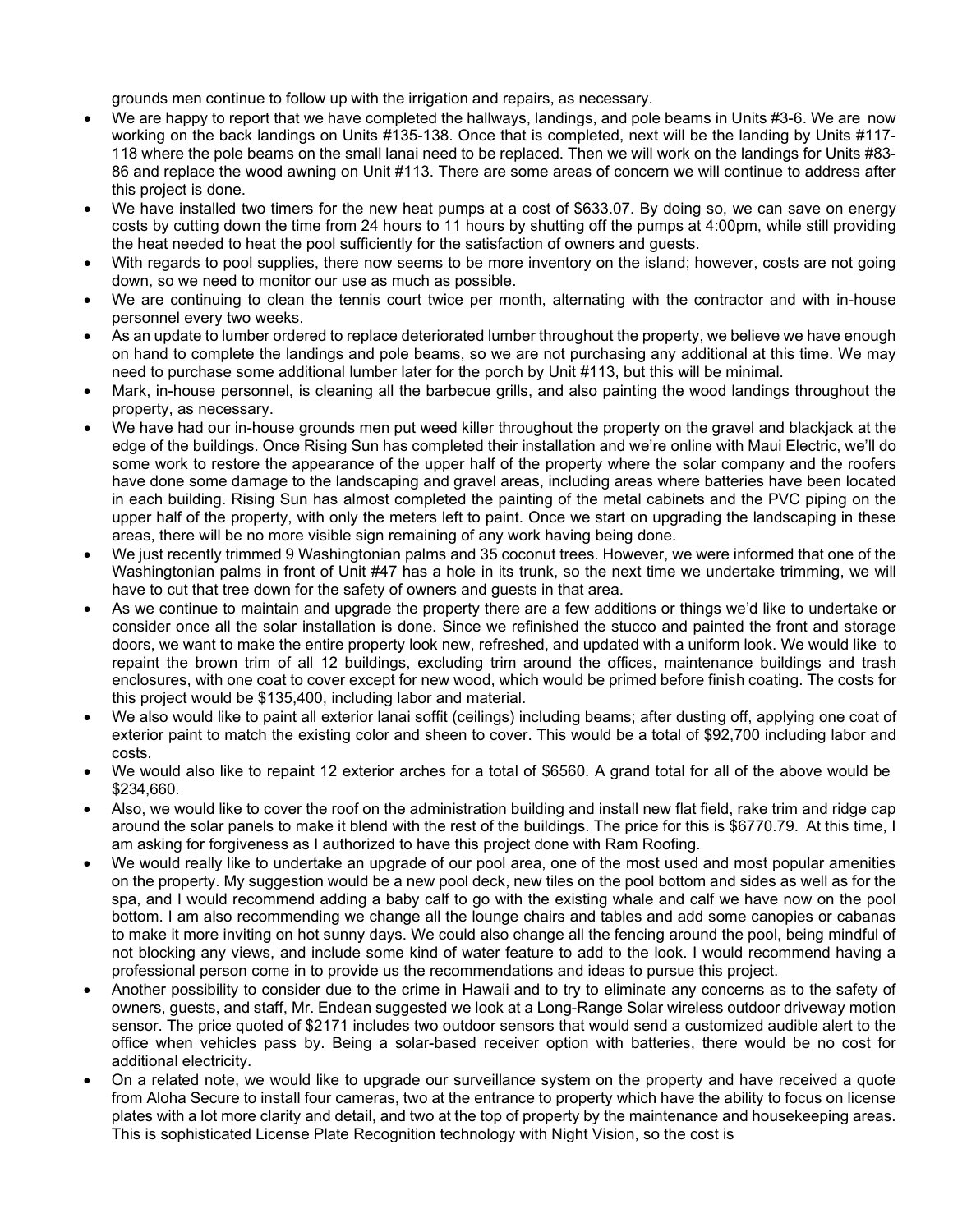significant at \$14,708; however, this is down from the initial price of over 18,000.

- We are considering an upgrade to the administration building front entrance and exit by installing electric auto slider doors at a cost of \$41,370.03, providing a needed upgrade as well as being much more convenient for all. Need to investigate further as the present estimate seems high to me.
- Our goal for the next fiscal year is to eliminate all gas mowers and blowers and replacing them with electric models. However, it seems that everyone has this same good intention, which has driven costs up more than anticipated. Purchasing a new battery recently cost almost as much as purchasing a new mower. We will monitor this going forward as we strive to be mindful of the environment in any way we can.
- Another project we would like to consider would be an outdoor shower in each building. We find that many people request beach chairs and umbrellas, but these items are then returned full of sand, which could be easily washed off outside before entering the units.
- We would also like to add a larger water feature that would extend down the slope from Unit #79 to Unit #75, ending in a small pond with submersible lights for night viewing. We receive many favorable comments throughout the year about the water features we currently have on the property and have received a quote from Maui Waterfall of \$8000 to have this new one installed.
- In the past we have purchased cushions for the chaise lounge chairs by the pool from PV Restorations that have been very popular, and we've had several requests for more cushions than the 20 we currently have. As we hope to be replacing all the furniture by the pool as part of our wish list, we want to keep costs down for such a shortterm purchase. PV Restoration's price for an additional 8 would be \$2632; however, I have just recently purchased 6 from Costco for just under \$600, and plan to continue to purchase more as they become available so as not to spend more than necessary.

In closing, although Maui Hill continues to be a beautiful, well-maintained property and receives many compliments, there are many more projects we'd like to pursue to keep improving and updating this tropical paradise that is a home away from home for our owners and guests to return to each year. We have all been through a challenging time and feel blessed to celebrate a return to some normalcy and the resulting growing success of our beloved Resort. I wish to express my sincere appreciation and gratitude to the entire team: our loyal owners, our supportive Board of Directors, the Management Companies, and my dedicated and committed staff. Thank you for taking the time to make memories with us. We look forward to many more as we all move forward, together.

With warmest aloha, Dennis Costa, General Manager

#### **TRADING PLACES MAUI**



#### **ACTIVITIES ON MAUI**

*Donya Izbicki ,* senior Concierge [donya@hawaiianstyleactivities.com](mailto:donya@hawaiianstyleactivities.com)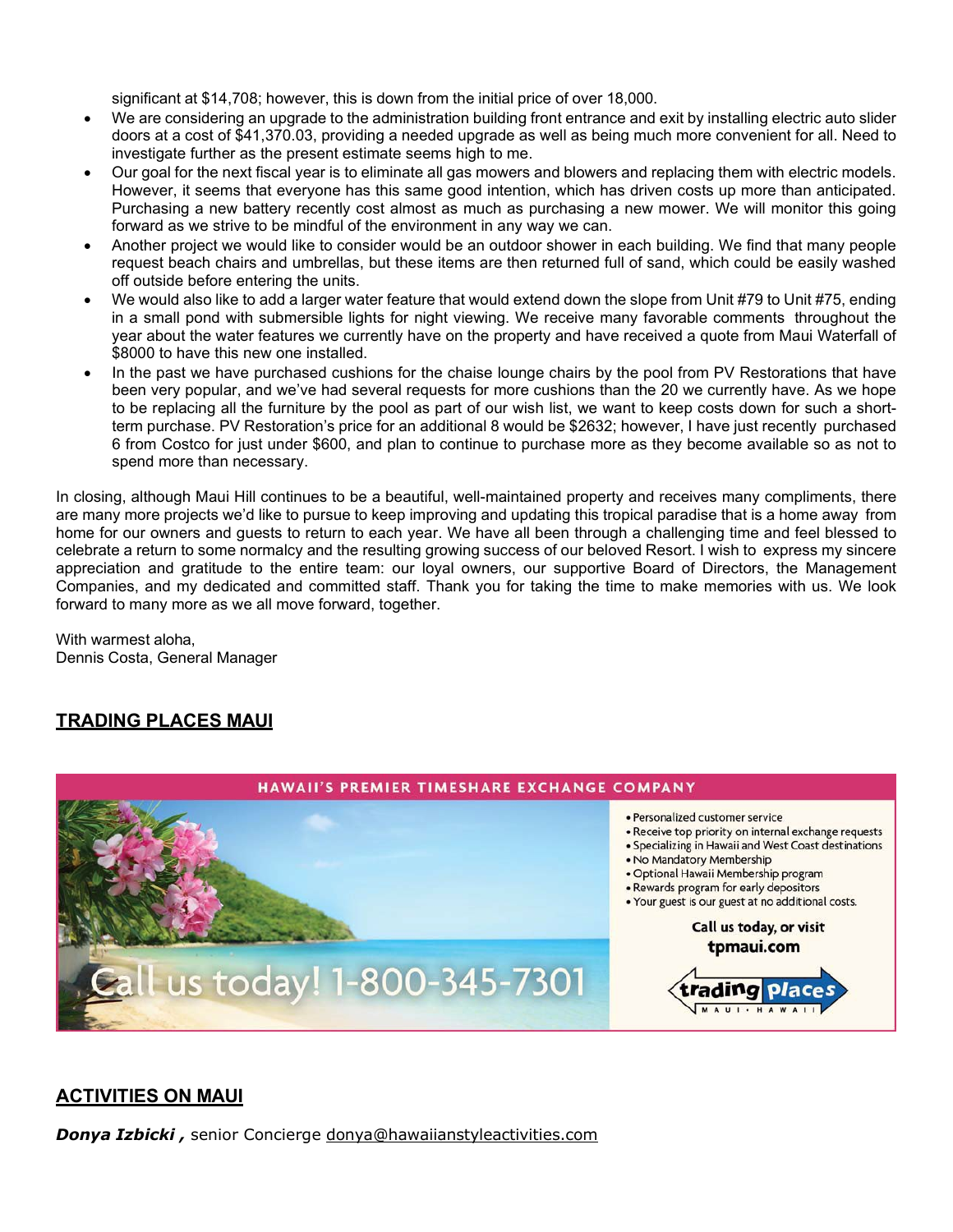#### **HOMEOWNER SERVICES**

Questionnaire Guidelines:

! Your owner's questionnaire can be submitted online via our web site: [www.mauilea.com.](http://www.mauilea.com/) You only need to submit it once for the current year unless your plans have changed.

If **you are travelling** with guests, please don't register them until you arrive on property.

For owners that are **not** coming but are sending guests **in their place** please be sure to register them in writing via your questionnaire or an email prior to their arrival. This will avoid them showing up unannounced and creating a check in problem for your guests. Once we have your names, you will be mailed, or emailed a confirmation letter which will include the resorts surcharge fees and the states taxes. These fees will be due upon check out.

Owners have the following options each year on how to best utilize their timeshare intervals:

- 1) Use the time you own.
- 2) Bank / Exchange it. We have two affiliated exchange company's: RCI [www.rci.com](http://www.rci.com/) TPM [www.tpmaui.com](http://www.tpmaui.com/)
- 3) Send a guest in your place.
- *4)* Rent your time. You may fill out a rental application online: [www.mauilea.com](http://www.mauilea.com/) (*Rentals are never guaranteed*, *you have the option to bank it 90 days prior to your start date)*

Keep in mind that as an owner, you must authorize the use of your week each year. This form allows you to register your guests, or to let us know if you will be using your time. To bank your time or list it for rental you will need to contact these sources directly.

Keep in mind that if you don't use it, bank it or list for rental and it sits open, **you have lost it!** Planning in advance is always helpful no matter what you decide to do with your week(s).

If you have moved or changed your contact information, please update us. You can do this on the web site: [www.mauilea.com](http://www.mauilea.com/)

If you have any questions about your ownership options, please feel free to contact me.

Aloha,

Nancy Benson (B) R Owner Services and Resale's [www.maui.lea.com](http://www.maui.lea.com/) [nancyb@mauilea.com](mailto:nancyb@mauilea.com) (808)879-6321ext.5102

#### **SALES**:

The Maui Lea at Maui Hill in-house resale program is a valuable part of your vacation ownership. Knowing you have trustworthy agents who specialize in your resort is incredibly beneficial.

Our inventory is ever changing, we'll be happy to forward you the availability or you may view it online at [www.mauihillsales.com.](http://www.mauihillsales.com/)

If you'd like to expand your existing ownership, or, have friends and family who wish to join our timeshare 'ohana, check out the current options. If nothing suits your particular needs, let us know and we'll be in touch once we have a match.

Alternately, if the time has come to sell, we're here to help with your transition. We know wonderful memories were created over decades of vacations and saying goodbye is often not easy. Start to finish, you can rely on our personal attention to guide you through the process.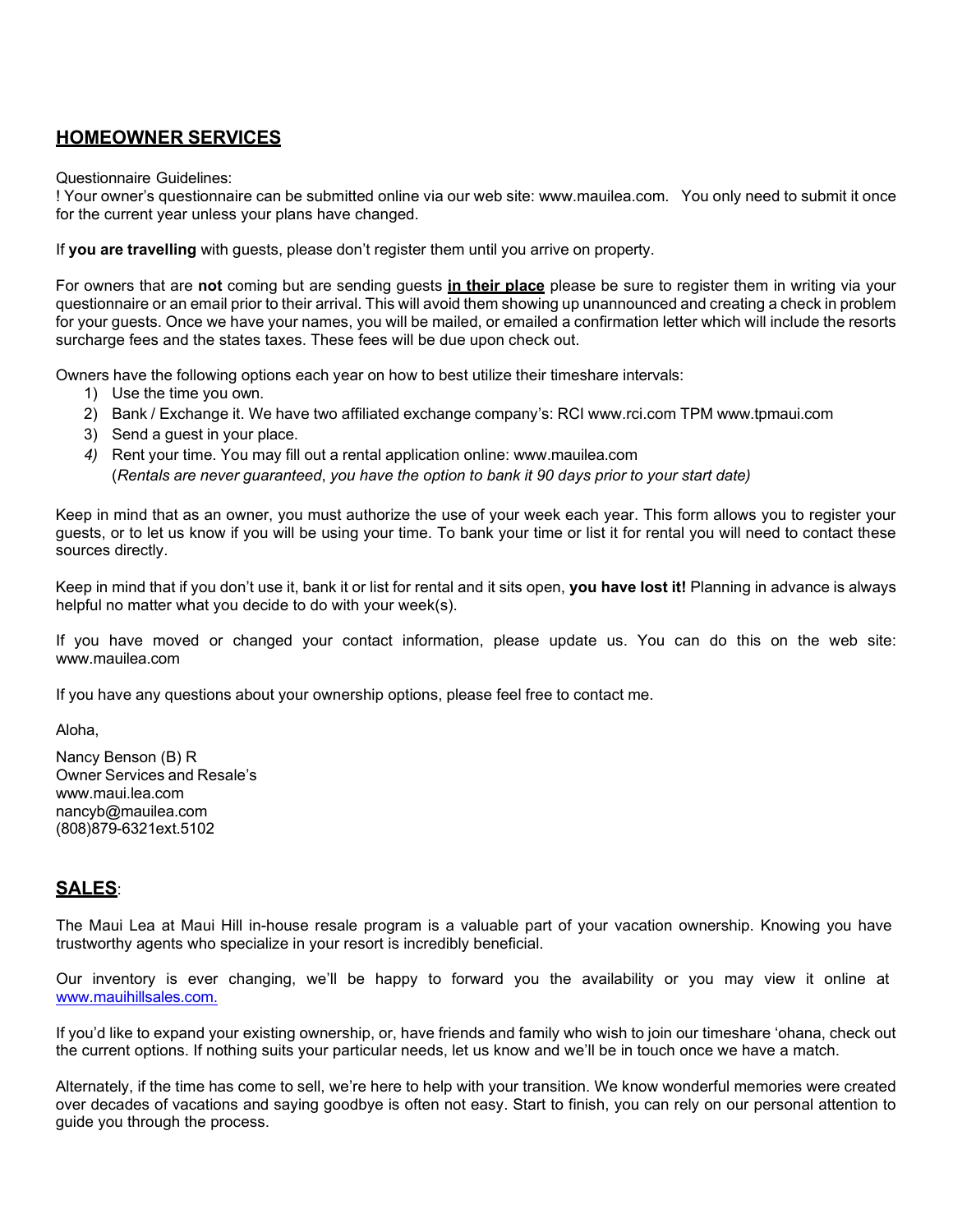Whether you simply want information or are ready to act, we are here to help.

### **MAUI LEA ASSOCIATION INTERVALS FOR SALE**

A reminder that the Maui Lea Timeshare Association has a variety of weeks for resale via Lea Properties, Ltd.

Ask your agent for the list of current options or view online at [www.mauilea.com](http://www.mauilea.com/) under the 'For Sale' tab and click on Association Weeks. Keep an eye out for their specials!

Tom Von Rosen R (B) 1-808-879-8802 [mauihill@maui.net](mailto:mauihill@maui.net) Sharon Paley R (S) 1-808-276-6307 [Sharon@mauihillsales.com](mailto:Sharon@mauihillsales.com) Lea Properties Ltd. [www.mauihillsales.com](http://www.mauihillsales.com/)

#### **TRANSFER OF TITLE AND DEEDS**

Your Association would like to remind you to consider adding another person to your title which may prevent problems in future ownership issues.

Maui Lea works with Hawaii Document Service. They are familiar with our property and can assist you in transferring or adding someone to your title. We cannot stress to you enough the importance of keeping your title updated. Taking the necessary steps now can save your family heart ache and money in the future. Please note that there is a cost for this service.

Please contact them at:

Gerald A. Garcia, Attorney at Law Hawaii Document Service 75-5722 Kuakini Hwy., Suite 201 Kailua-Kona, HI 96740 808-331-1313; 888-628-9555 (toll free) 808-331-1393 (fax) [www.HawaiiDocumentService.com](http://www.hawaiidocumentservice.com/)

#### **MARK YOUR CALENDARS**

Below are the board and annual meeting dates. Future meetings will be scheduled at the Organizational meeting after the September annual meetings:

Wednesday, 09/21/22 Annual Meeting (Maui) 9:30 a.m. Tuesday, 09/20/22 Annual Meeting (Maui) 9:30 a.m. (Registration 9:00 a.m.) (Registration 9:00 a.m.)

#### **AOAO Maui Hill Maui Lea Time Share Association**